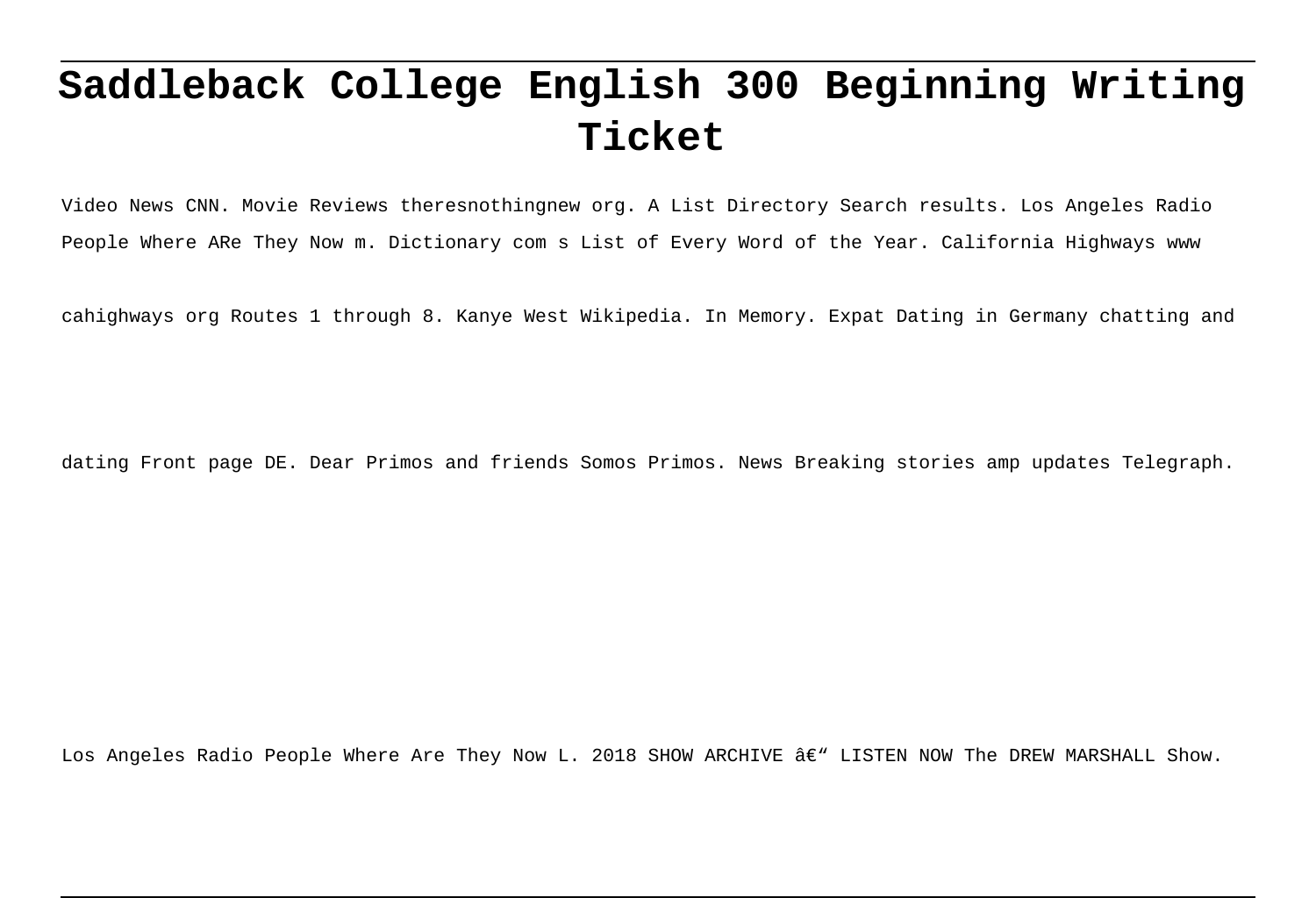#### **VIDEO NEWS CNN**

MAY 4TH, 2018 - WATCH BREAKING NEWS VIDEOS VIRAL VIDEOS AND ORIGINAL VIDEO CLIPS ON CNN COM''**Movie Reviews Theresnothingnew Org** May 5th, 2018 - Holy Wood Represents The Crucifixion Tree Cursed Is Anyone Who Hangeth From A Tree'

#### '**a list directory search results**

may 2nd, 2018 - our video site has all the best videos from youtube browse by recently featured recently

added top rated entertainment funny sports gadgets amp pets,

## '**LOS ANGELES RADIO PEOPLE WHERE ARE THEY NOW M**

MAY 3RD, 2018 - MAC DON KDAY 1974 77 KGFJ KKTT THE KAT 1977 78 DON JOINED KGFJ AS PD IN THE SPRING OF 1977 LATER THAT FALL KGFJ WAS REBRANDED WITH NEW CALL LETTERS AS KKTT THE DIFFERENCE WAS THAT OUR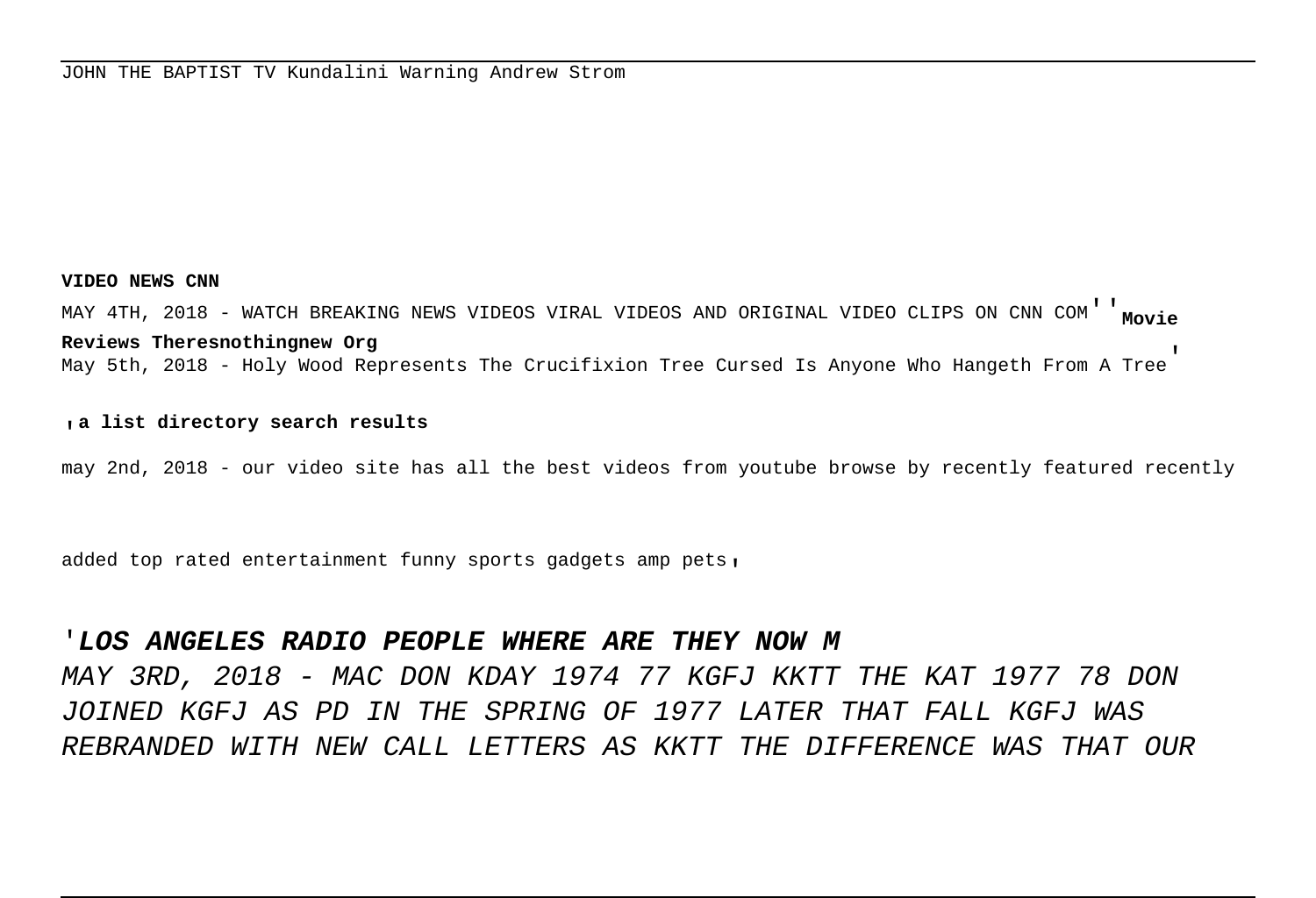# EMPHASISWAS ON MUSIC DON TOLD LOS ANGELES RADIO PEOPLE'

## '**dictionary com s list of every word of the year**

november 28th, 2017 - a list of every word of the year selection released by dictionary com dictionary

com s first word of the year was chosen in 2010'

'**California Highways www cahighways org Routes 1 through 8** May 2nd, 2018 - Information on State Routes US Highways and Interstate Highways in California'

#### '**KANYE WEST WIKIPEDIA**

MAY 5TH, 2018 - YOU DON T HAVE TO AGREE WITH TRUMP BUT THE MOB CAN T MAKE ME NOT LOVE HIM WE ARE BOTH DRAGON ENERGY HE IS MY BROTHER I LOVE EVERYONE I DON T AGREE WITH EVERYTHING ANYONE DOES'

#### '**In Memory**

May 5th, 2018 - Paul was born in Calgary Alberta Canada to Scott A and Doris L Sinclair Clemmer in February 1941 Paul attended Queen Elizabeth High School and Mount Royal College'

'**Expat Dating in Germany chatting and dating Front page DE** May 5th, 2018 - The first and the best free dating site for Expats in Germany Find and meet other expats in Germany Register for free now'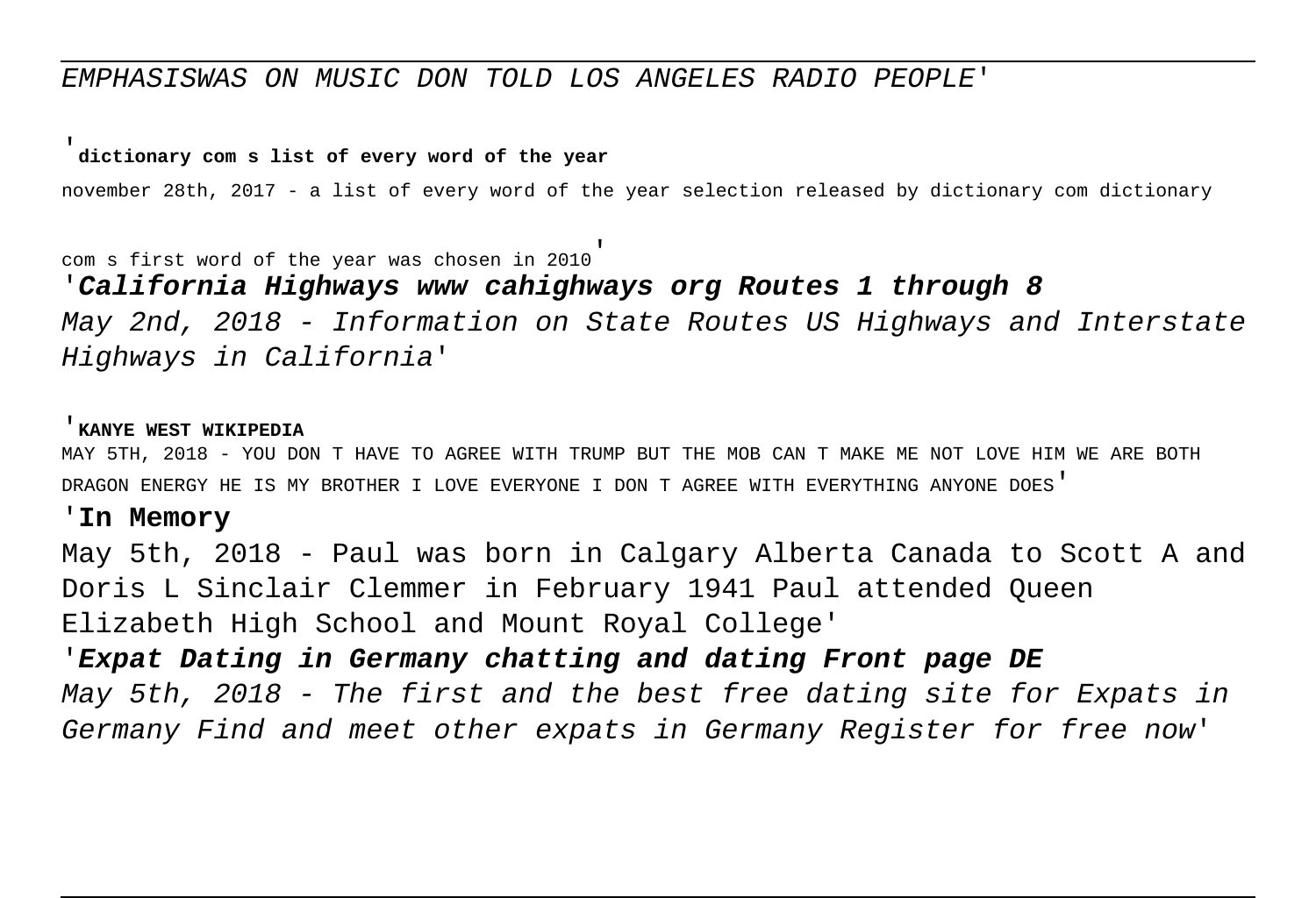## '**DEAR PRIMOS AND FRIENDS SOMOS PRIMOS**

APRIL 29TH, 2018 - SOMOS PRIMOS STAFF MIMI LOZANO EDITOR MERCY BAUTISTA OLVERA ROBERTO CALDERON PH D BILL CARMENA LILA GUZMAN PH D' '**News Breaking Stories Amp Updates Telegraph**

May 6th, 2018 - Latest Breaking News Including Politics Crime And Celebrity Find Stories Updates And Expert Opinion''**Los Angeles Radio People Where Are They Now L**

May 3rd, 2018 - In 1994 Producer Howard W Koch Jr Optioned His Book To Be Made Into A Movie For Paramount

Pictures Jim Was Let Go From KLSX When The Station Changed From Classic Rock To Real Radio Talk Format In

The Summer Of 1995,

## '2018 SHOW ARCHIVE  $\hat{a}\in$ " LISTEN NOW The DREW MARSHALL Show

May 5th, 2018 - 2018 SHOW ARCHIVE LISTEN NOW In 1964 Canadian born Jean Vanier visited a psychiatric hospital near Paris''<sub>JOHN</sub> THE BAPTIST TV **Kundalini Warning Andrew Strom**